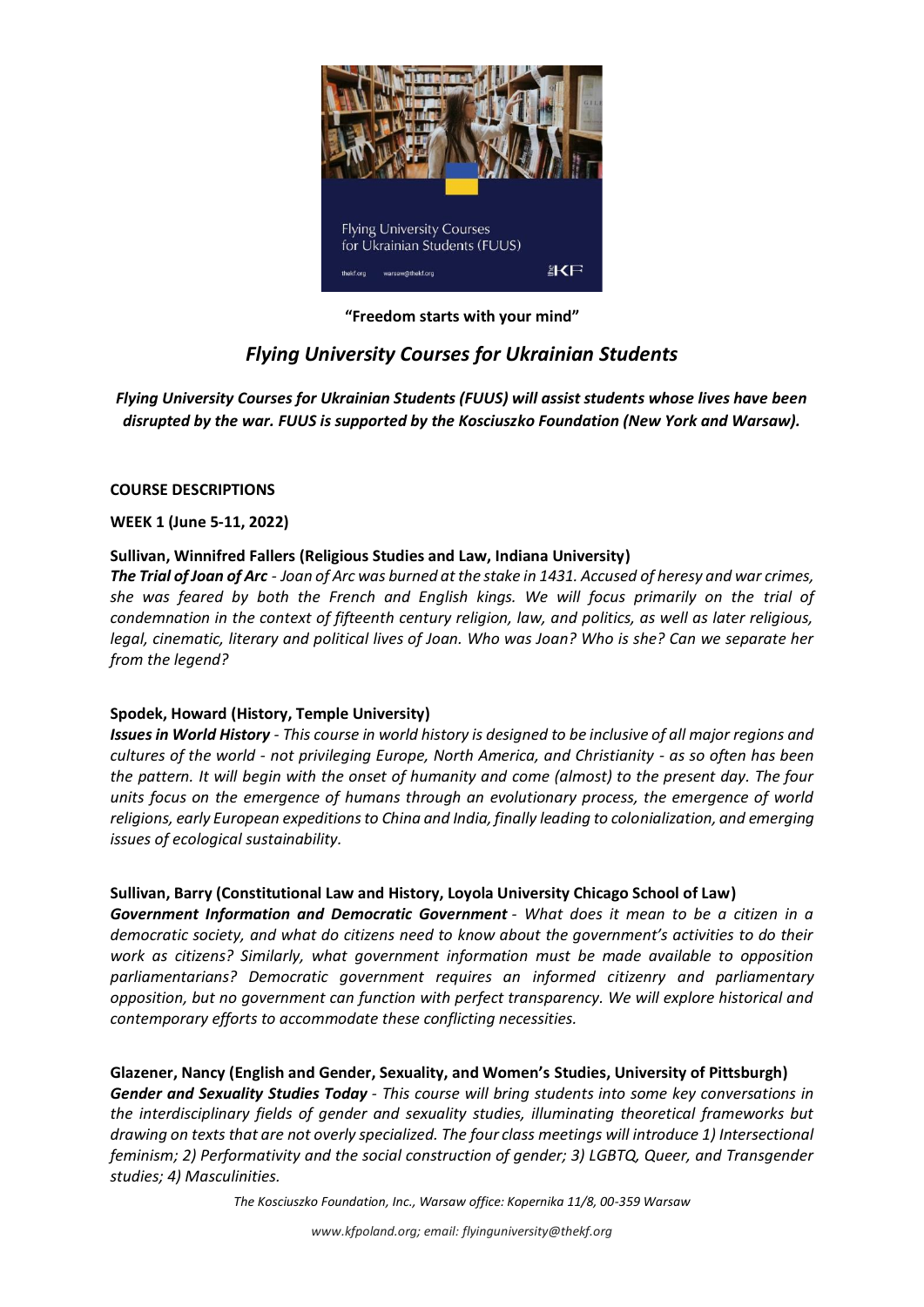#### **WEEK 2 (June 12-18, 2022)**

#### **Klein, Jennifer (History, Yale University)**

*Labor History, Class Politics, and Democracy in the 20th Century U.S. - The course examines various forms of labor organizing and the possibilities and limits of solidarity in America from the Great Depression of the 1930s, World War II, the Cold War and the Civil Rights movement to the present. Under what conditions did divides of skill, race, gender, ethnicity, or class become salient in various workplaces or communities? At what moments could these divides be transcended or transformed and for what ends? Most broadly, this course asks: have labor rights been part of broader struggles over citizenship rights and democracy?*

#### **Berger, James (English, Yale University)**

*Poetry for Life in the World - In these four sessions, we will read and talk about poems that address living in crisis, surviving, and flourishing. Two sessions will focus on war, social injustice and how poetry can respond (and how we respond as readers). One session will focus on personal pain and transformation. The final session will focus on happiness. Almost all the poems can be found online; I can provide copies of the others.*

#### **Rubenstein, Michael (English, Stony Brook University)**

*James Joyce's Ulysses - James Joyce's 1922 Ulysses is widely considered to be the greatest Anglophone novel of the 20th century. We will read excerpts of the novel together to begin to understand why, focusing on its innovations of style and narrative technique, and on its use of the English language as itself a contested zone of struggle and revolt.*

#### **Masuzawa, Tomoko (Comparative Literature and History, University of Michigan)**

*Making of "the West": Study in Three Acts - "The West" (or "Europe") is an entity imagined by the people who have identified themselves with it in recent centuries. This modern imagination (1) became conscious of itself around the 12th century when Latin Christendom absorbed cultures and knowledge traditions from the Greco-Byzantine and Arabo-Islamic worlds: (2) took on a triumphant outlook as the Latin nations began to dominate world trade; and (3) remade the ancient Mediterranean world in its own image.*

#### **WEEK 3 (June 19-25, 2022)**

#### **Roshwald, Aviel (History, Georgetown University)**

*Nationalism in Modern History* - *this seminar will engage students in a broad discussion of the modern history of nationalism, with a focus on questions such as whether modern nationalism has pre-modern historical roots, how valuable is the distinction between ethnic and civic nationalism, and what the roles are of historical memory and amnesia in shaping national identities. Readings will include Ernest Renan, Anthony Smith and Ernest Gellner and others.*

#### **Lynch, Deidre (English, Harvard University)**

*Frankenstein and the Rights of Monsters* - *why after two centuries does Frankenstein retain its grip on the modern imagination? One answer is that Mary Shelley's story of a mad scientist and the monster he disowns was shaped not just by the scientific ambitions of her day but also by her era's warfare and refugee crises. In this course we'll discover that the questions that this short novel raises about political justice and our relationships with the dead are as urgent now as they were in 1818.*

#### **Rose, Louis (Modern European History, Otterbein University)**

*History, Justice, and Democracy in Aeschylus' Oresteia - Aeschylus' Oresteia, the only Greek tragedy preserved in its complete form, was written at the end of the long, violent history of reforms that* 

*The Kosciuszko Foundation, Inc., Warsaw office: Kopernika 11/8, 00-359 Warsaw*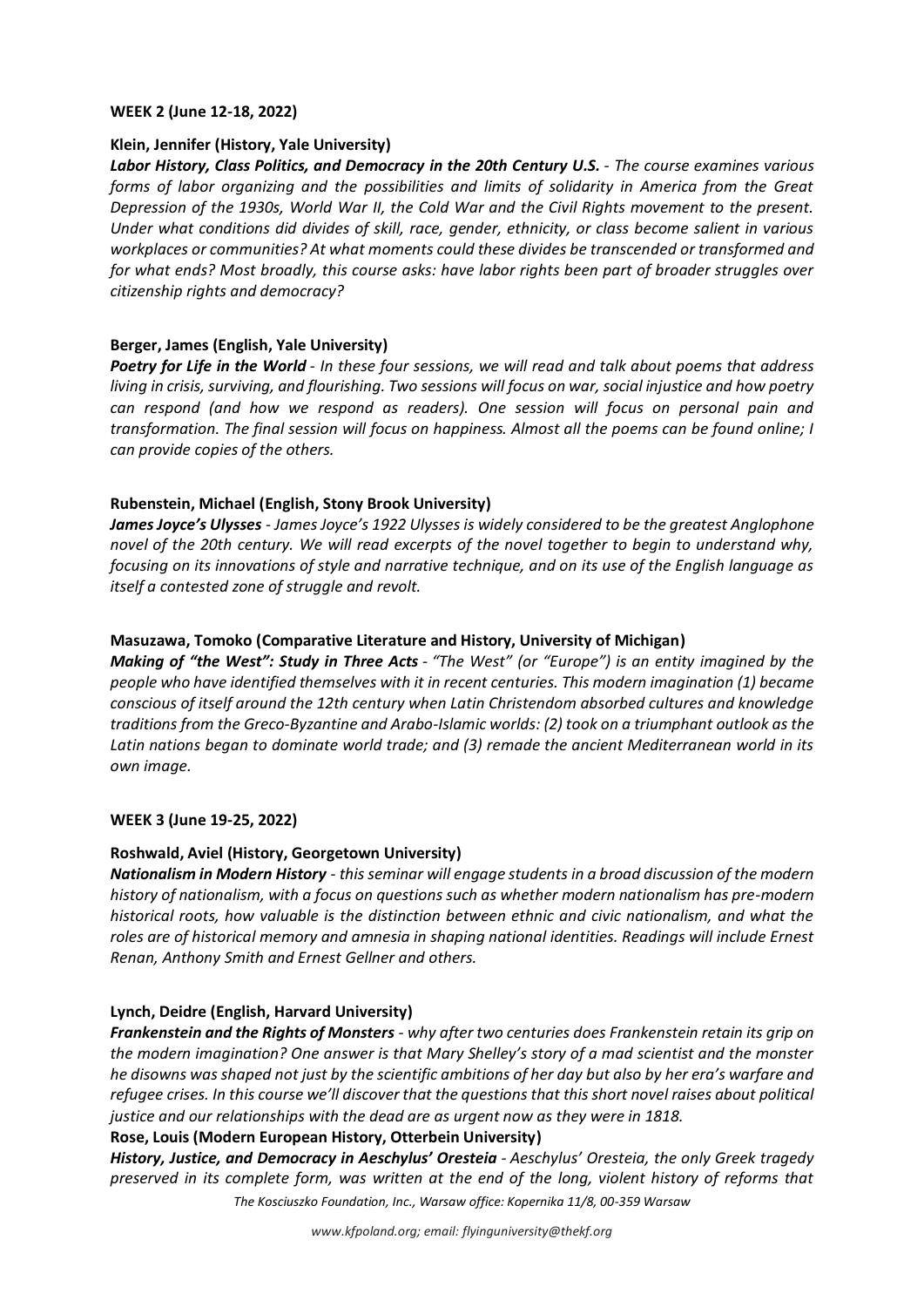*produced the democratic system of justice in Athens. This course explores Oresteia as a vision of that history, a reflection on the new meaning of justice, and a statement of the problems confronting the survival of democracy. The class considers the continued relevance of Aeschylus for our time.*

# **Bohlman, Andrea (Music, UNC Chapel Hill)**

*Sound, Music, and Political Change* - *this course introduces students to some of the key ways that music and sound have shaped social movements in the past and present. Students can also expect to gain experience talking about music from interdisciplinary perspectives as we will listen to songs, critically discuss musicians' participation in politics, and analyze the role that sound plays in, for example, documentary films, the global 1968, the Arab Spring, and the Movement for Black Lives in North America.*

# **Flying University Faculty - lecturers**

#### **Berger, James (Senior Lecturer in American Studies and English, Yale University)**

Prof. James Berger's primary research interests include: twentieth- and twenty-first-century American literature, literary theory, disability studies, apocalyptic literature and film, neuroscience and literature. His current research is on the representation of cognitive and linguistic impairment in modern fiction.

## **Bohlman, Andrea (Associate Professor of Music, UNC Chapel Hill)**

Prof. Andrea Bohlman studies the political stakes of music making and sound in the twentieth and twenty-first centuries. In her work on the cultural history of music, migration and war, sound and media studies, and social movements she is interested in the methodological challenges posed by the study of the recent past. She weaves together archival work and ethnomusicological methods to study musical cultures past and present, whether these are popular, sacred, art, or experimental.

## **Glazener, Nancy (Professor of English and Gender, Sexuality, and Women's Studies, Director of the Gender, Sexuality, and Women's Studies Program, University of Pittsburgh)**

Prof. Nancy Glazener's scholarship and teaching focus on US literature from the 18th-century to the present and on contemporary fiction that circulates globally. Her research interests include interdisciplinary theories of gender and sexuality, the institutional history of literary studies, ethics, affect theory, print culture, class politics, reception theory, and the history of personhood.

#### **Klein, Jennifer (Bradford Durfee Professor of History, Yale University)**

Prof. Jennifer Klein's research spans the fields of U.S. labor history, urban history, social movements and political economy. Writing about the intersection between labor politics and the welfare state, she has focused on the history of health care policy, Social Security, pensions, collective bargaining and New Deal liberalism.

## **Lynch, Deidre (Harvard College Professor Ernest Bernbaum Professor of Literature, Harvard University)**

Prof. Deidre Lynch's research interests include Eighteenth-century and Romantic-period British literature and culture; theory and history of the novel; the Gothic; the Enlightenment; book history and the history of reading; affect theory; and history of English studies.

## **Masuzawa, Tomoko (Professor Emerita of Comparative Literature and History, University of Michigan)**

*The Kosciuszko Foundation, Inc., Warsaw office: Kopernika 11/8, 00-359 Warsaw* Prof. Tomoko Masuzawa's research interests are modern European intellectual history (19th century); discourses on religion; history of human sciences; and psychoanalysis. Her work also concerns Walter